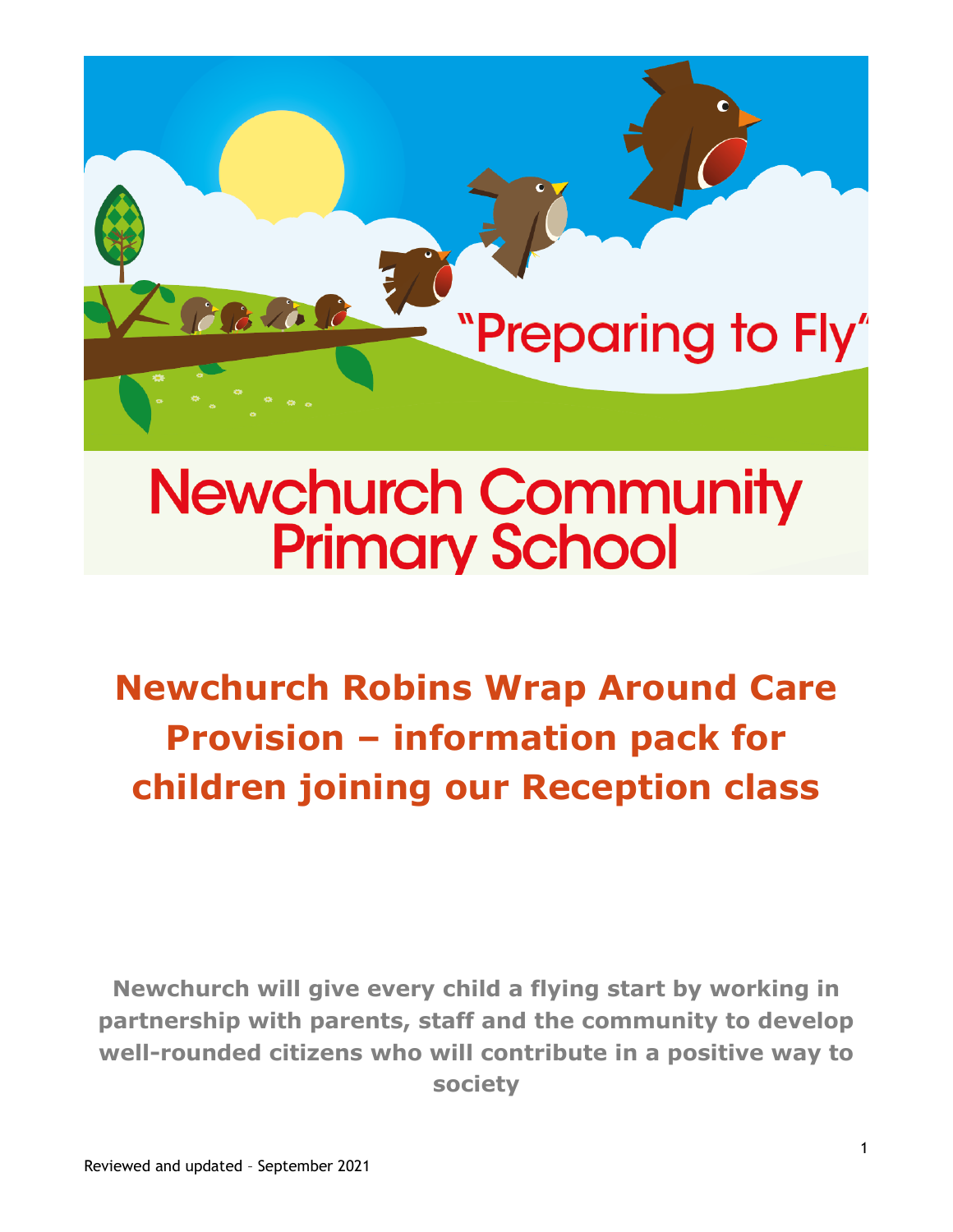## Newchurch Robins Information



At Newchurch we are very proud and passionate about our school. Our

warm family ethos flows throughout our school and Newchurch Robins club, we are confident that your child will be happy here. Our breakfast and after school club operates onsite daily during term time supported by a highly qualified, experienced and dedicated team.

Staff: The club is run operationally by experienced members of school staff supported by key workers. All of our staff are fully trained in safeguarding and fire safety. Key personnel are fully trained in first aid and hold the appropriate level of food hygiene certification. Newchurch Primary Head Teacher and Senior Leadership Team are responsible for the strategic operational management.

#### Operating Times:

| <b>Session Time</b> | Fee   |
|---------------------|-------|
| 7.30-9.00           | £6.28 |
| 8.00-9.00 am        | £4.42 |
| Start $-4.30$ pm    | £5.43 |
| $Start - 5.00pm$    | £7.63 |
| Start $-5.30$ pm    | £9.83 |

Emergency Contact Number: if you need to urgently contact Newchurch Robins, please call – 07432405146 this number is not to be used for bookings or enquiries. If you wish to make any changes to your bookings please email **Newchurch Robins@sch.warrington.gov.uk** and we will respond to emails between 8am and 4pm Monday to Friday. This system will be reviewed on an ongoing basis and we will continually make improvements based on feedback.

Early drop off: please note that children cannot be dropped off before 7.30am.

Late collections: please note that the club closes at 5.30pm. A late collection fee of £1 per minute is charged after this time to cover staff costs. If a child is collected late on a continuous basis you may be asked to find alternative arrangements for your childcare.

Booking of sessions: for operational planning reasons and staffing costs, we cannot accommodate 'ad hoc' sessions. Sessions must be booked for a full term. You will be charged for booked sessions via Parent Pay and the sessions will be automatically debited on an ongoing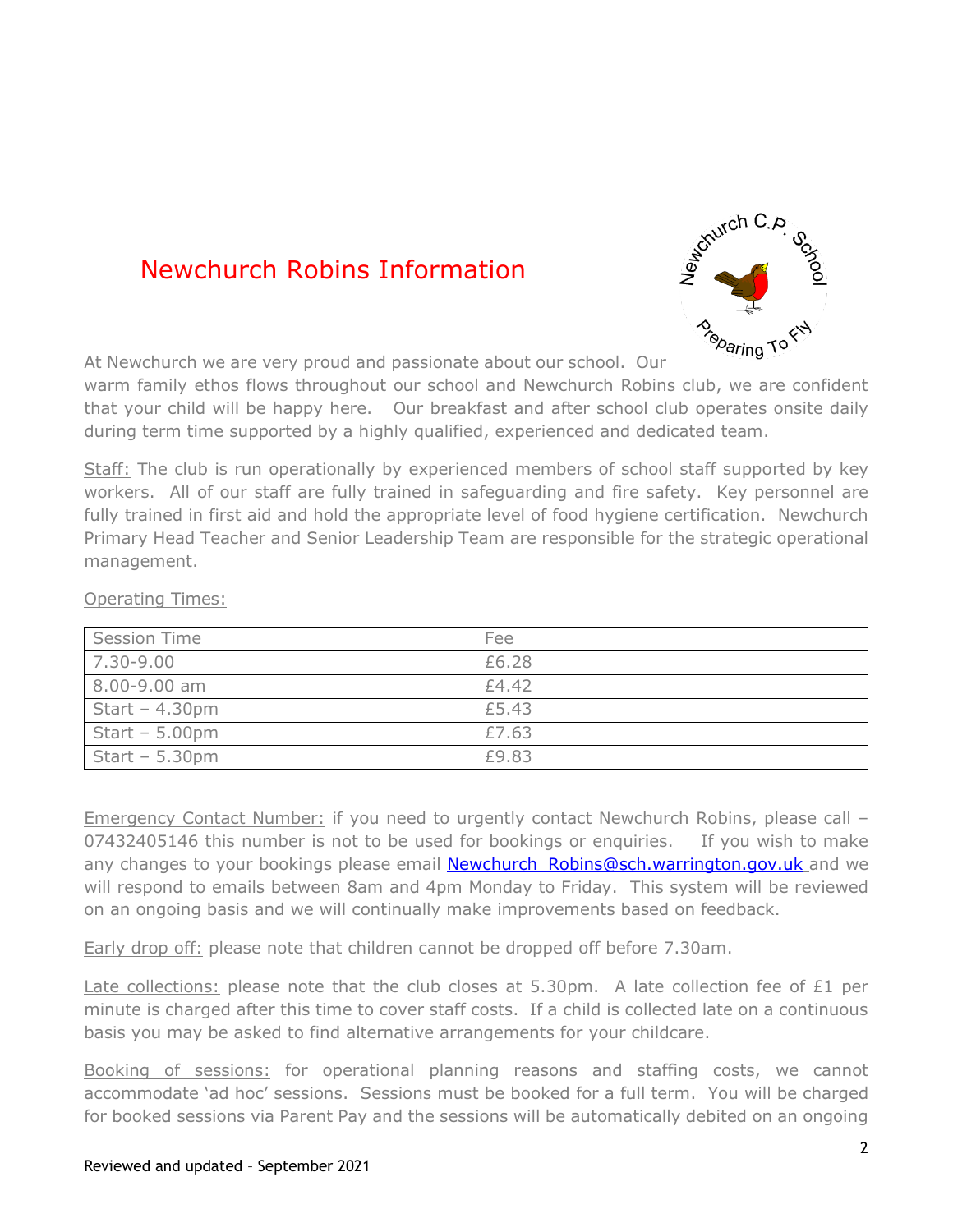### basis. **Your account balance on Parent Pay must be kept in a positive balance position**

**at all times**, similar to how we operate our school meals provision. If your account falls into a negative balance, you will immediately lose your place at Newchurch Robins until the debt has been cleared. Once a session is booked for the full term, your child's place will be secured for the duration and you will be billed for this childcare even if the place is not taken on certain days or due to illness. We operate on this basis to cover our operational costs and protect our school budget. This part of our terms & conditions and is subject to change.

Cancellation of sessions: we will accept four weeks **written** notice in advance of a total cancellation of place. Written notice should be emailed to Newchurch\_Robins@warrington.gov.uk We cannot accommodate frequent changes to session patterns. We operate on this basis to cover our operational costs and protect our school budget. This part of our terms & conditions and is subject to change.

Fees: we have chosen to use ParentPay as the system for the collection of our fees. Your parentpay account will be set up when your child starts in our Reception class. Parentpay is the cashless payment system that we use across school for payment items such as snack and school trip. Sessions will be debited on ParentPay on the day that your child attends, this is an automated pre-programmed system and fees will be automatically charged according to your booked sessions pattern. The benefit of ParentPay is that it provides a real time up to date picture of your charges and it also allows you the facility to pay straight away, if you choose. **We expect your Newchurch Robins Parent Pay account to remain in credit at all times**. We cannot accommodate a debit balance as it impacts on our school budget. If you do not keep your account in credit, you will lose your childcare place until your debt has been cleared.

We have childcare voucher accounts in place with the following providers: Edenred, Fideliti, Care-4.co.uk, Computershare, Busy Bees, Kiddivouchers and Sodexo. Our Ofsted number for account purposes is: 111189.

If you have any queries regarding your fees, please email Newchurch Robins@sch.warrington.gov.uk We will look to continuously improve this process based upon feedback.

#### Catering:

Breakfast – is served from 7.30am and a selection of cold breakfast items are available for all children attending this session.

Afternoon – a light healthy snack will be served during the afternoon session. This is a light snack designed to provide refreshment until a child has dinner at home.

Resources and activities: a wide selection of toys, games and craft activities are available for the children to use. Our resources are updated regularly and children are asked to share their views on what resources and activities they would like. This feedback is built into our planning.

Homework: our club is a place for children to build relationships with their peers, have fun and relax after school, if they wish to do their homework there will be a quiet area for them to complete it.